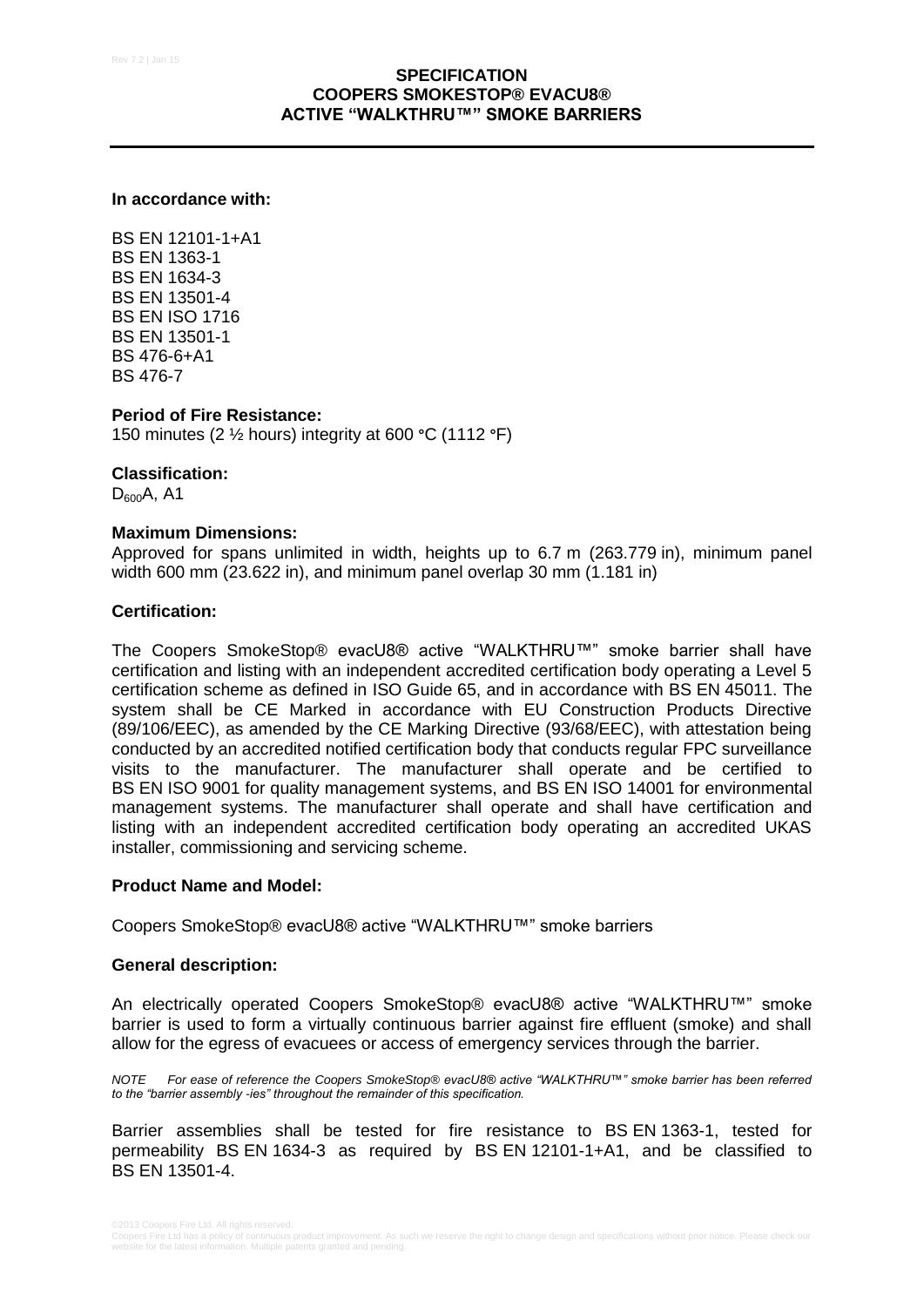# **Description:**

Barrier assemblies shall comprise of a fire resistant fabric which is wound on to a unique patented steel bi-rollers, with 1:600 deflection performance to BS 6323-5, which is powered by an internal 24Vdc electric motor. They are enclosed within a 1.5 mm (0.059 in) galvanized mild steel box. The bottom ballast weights are made from a flexible material so as not to incur injury during and evacuation process.

Motors shall meet all applicable safety standards. Motors shall contain the necessary drive mechanisms, a mechanical epicyclic gearbox retarder, automatic overload protection and both automatic and manual distance travel positioning, linked to an internal 24Vdc electromagnetic brake with regenerative braking system. When Motors are retracted their internal drive motor shall be isolated from all power and the barrier shall be held in position by an internal electromagnetic brake. This ensures the barriers not drift upward or downward.

The barrier assemblies shall operate with fail-safe by gravity, using patented true TOTAL (TGFS), in accordance with BS EN 12101-1+A1, and be able to move to their fire operational position even in the event of open or closed circuit wiring, or total system corruption, with controlled braking system and drive mechanisms. All working parts shall be totally enclosed and protected within the steel roller and shall be tested as part of the complete assembly for fire resistance.

The barrier assemblies shall have a mechanical override feature. This is built into the Motor and will allow the barrier assemblies to be retracted manually in the event that power is removed to the system due to localized maintenance works being performed in the area.

The bottom edge of each barrier panel shall nominally weight between 2 to 4 kg (1.343 to 2.687 lbs) depending on overall unit width. The bottom ballast weights shall be kept as low as possible to finished floor level to enable easy egress. The bottom ballast weights shall be sufficient enough to return the panels to their operational position within 5 s of an evacuee passing through. The Engineer shall declare to the manufacturer of any pressures, or wind loads in advance to ensure operational conformity.

### **Operation:**

The barrier assemblies type ASB1 & ASB3 for "Life Safety" shall move to their fire operational position in a controlled manner when all consumable primary and auxiliary power sources are removed, in the event the wiring, open or short circuit, or system corruption, or any combination thereof.

The barrier assemblies shall fail-safe by gravity, using patented true TOTAL (TGFS), and 'drive up' with mains power available. In the event of mains power failure, they shall remain retracted using their own dedicated battery back-up power supply for a pre-determined period (nominally 30 minutes). If signalled to descend during this period they shall fail-safe by gravity in a controlled manner to their fire operational position. At the end of the predetermined time delay they shall fail-safe by gravity in a controlled manner. This safety feature is essential to avoid dangerous guillotine/free-fall deployment.

The barrier assemblies must commence movement upon initiation or any initiation, power or system failure and move to the fire operational position, in all operating modes, at site

Coopers Fire Ltd has a policy of continuous product improvement. As such we reserve the right to change design and specifications without prior notice. Please check our<br>website for the latest information. Multiple patents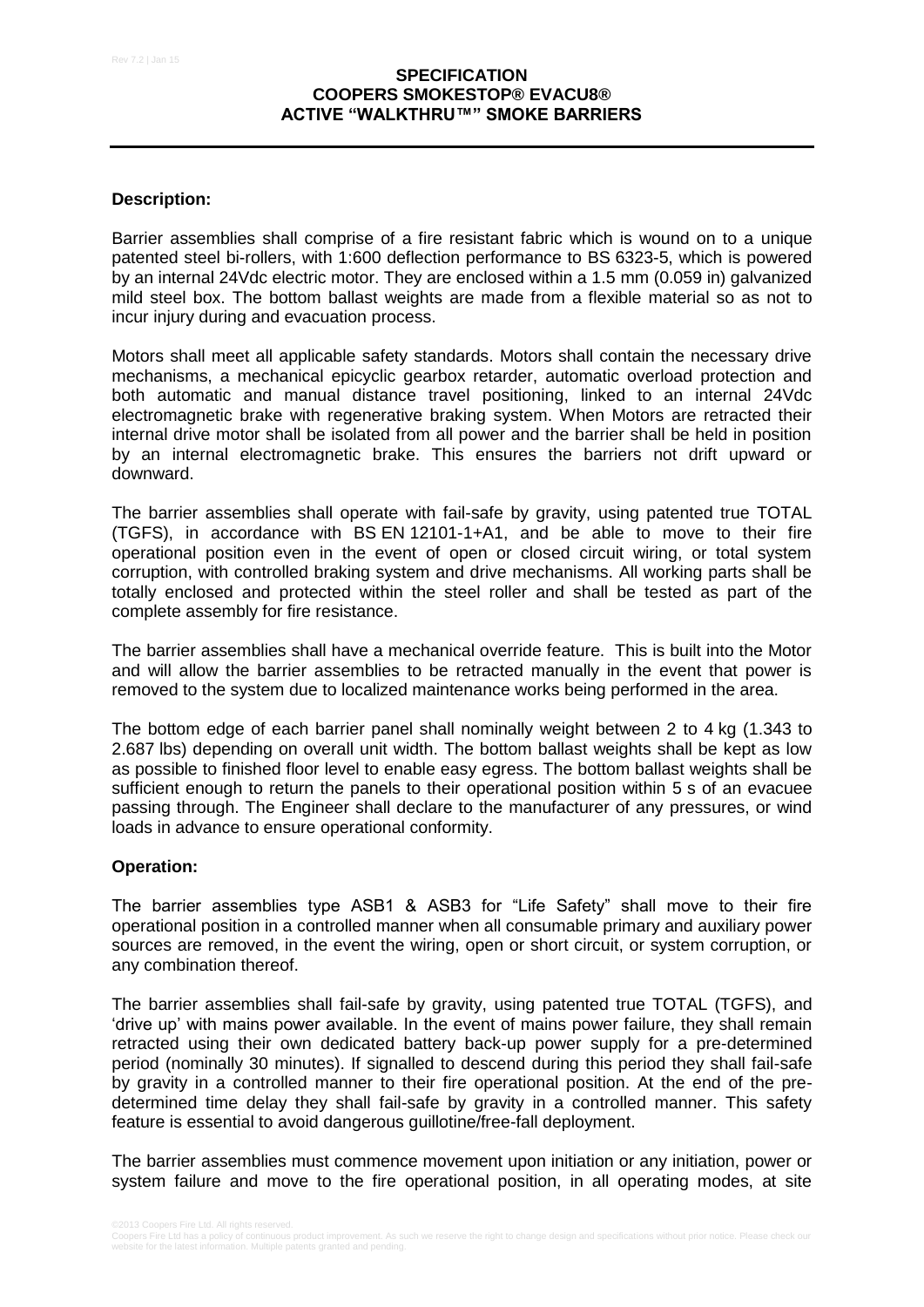specific adjustable and synchronised velocities within the range of 0.06 m/s to 0.30 m/s (2.362 in/s to 11.811 in/s) using the unique VarioSpeed™ function. Barrier assemblies which are located in critical areas of the project, e.g. escape routes, entrances/exits to escalators, stairways, etc., shall have site specific adjustable and synchronised velocities within the range of 0,06 m/s to 0,15 m/s (2.362 in/s to 5.905 in/s) using the unique VarioSpeed™ function. Operating speeds shall be site adjustable without altering bottom bar mass. Speeds may be dictated by those authorities having jurisdiction for 'safety in use' according to the location, nature or function of each unit.

As the barrier assemblies may cross potential escape routes, a split deployment function must be available to encourage safe evacuation psychology. Upon receipt of a fire alarm or through loss of power, the barrier assemblies shall drop to a set height above the finish floor level for a predetermined period of time. After this time has been completed, half of the curtain panels will deploy to their deployed position whilst the other half remain retracted for a second predetermined period of time. After this time the remaining barrier panels will deploy to their final fire operational position. This process will assist in a calmer evacuation procedure.

The barrier assemblies shall have a "soft ascent facility" to ensure no damage to the surrounding ceiling interface when retracting. The barrier assemblies shall have a built-in protection in the event that they are prevented from ascending to their retracted position, or descending to their fire operational position. This ensures they are always in their required position and avoids damage to the barrier assemblies' mechanism and surrounding ceiling finishes. Any combination of the alarm/control signal provided by the Electrical Subcontractor, and/or the specified fail-safe functions shall activate the system.

Barrier assemblies shall have an anti-tangle operation during the retraction of the unit to ensure the barrier panels retract correctly and does not snag or jam causing incorrect retraction or damage to the barrier panels necessitating a maintenance call out.

The barrier assemblies must prove the ability to operate with edge gaps between 20, 40 and 60 mm (0.787, 1.574, 2.362 in), height dependent, in all other situations unless the fabric edge interfaces with a retention system, i.e. side baffles to resist pressure (as standard 25 Pa (0.1 in water).

If side baffles are provided they shall have formed part of the complete system test in accordance with BS EN 12101-1+A1.

### **Fabric:**

The fabric material shall be tested as part of the complete assembly complete with overlapping barrier panels in the orientation and standard use of the application and installed in accordance with the fire resistance test in BS EN 1363-1, as required by BS EN 12101-1+A1.

The fabric material (part of the original test specimen) shall be tested for permeability to BS EN 1634-3 with a rate < $25m^3/h/m^2$  (882.866ft $h$ /ft<sup>2</sup>) at ambient temperature at 25 Pa (0.1 in water).

The fabric material shall be tested independently to reaction to fire tests in accordance with BS EN ISO 1716 to achieve an "A1" classification in accordance with BS EN 13501-1+A1.

Coopers Fire Ltd has a policy of continuous product improvement. As such we reserve the right to change design and specifications without prior notice. Please check our<br>website for the latest information. Multiple patents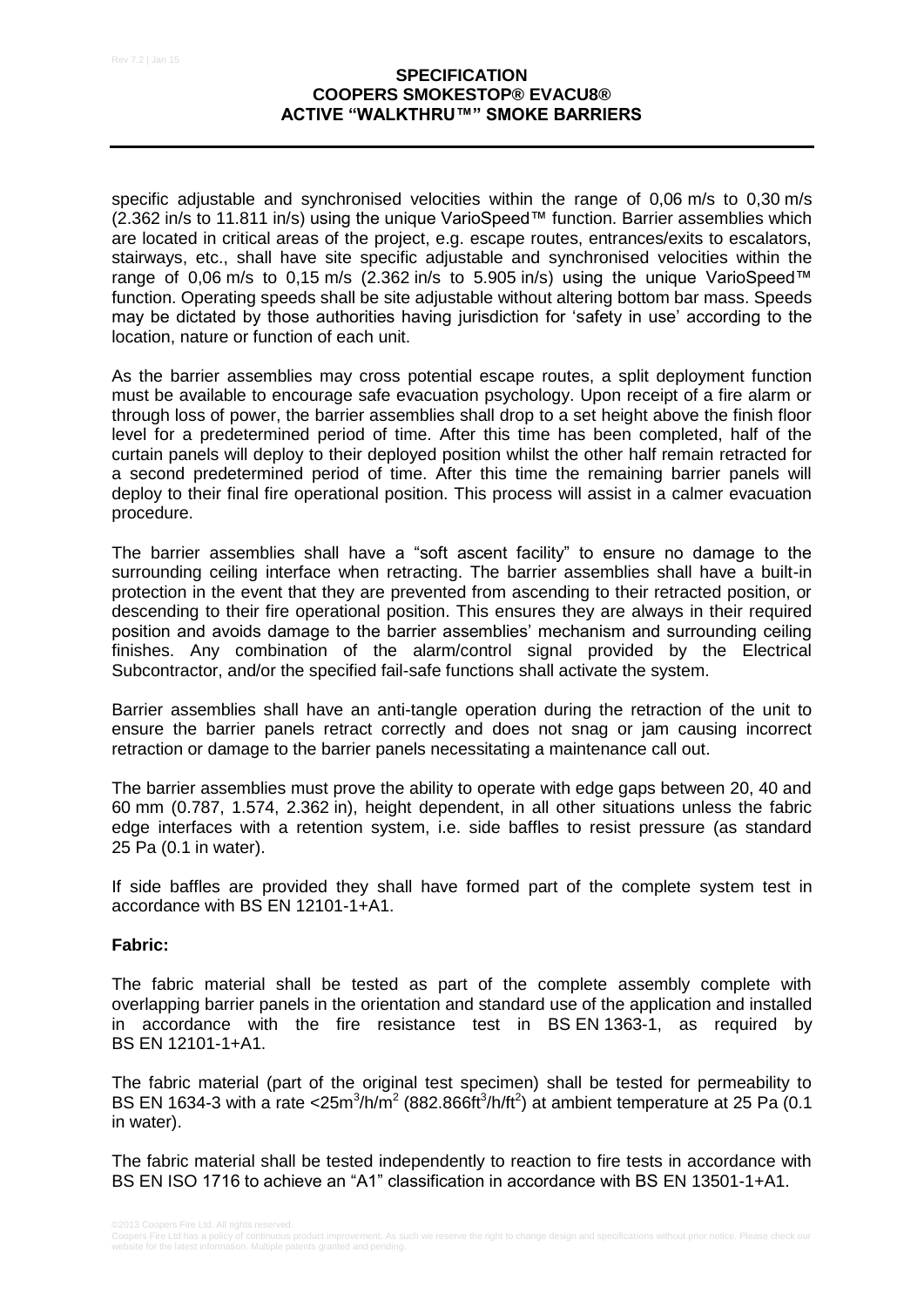The fabric material shall be tested independently for fire propagation to BS 476-6+A1, and for surface spread of flame to BS 476-7 to achieve National Class '0' in accordance with A13(b) of Approved Document B (Volumes 1 & 2) 2006 Edition 'Fire Safety' to England & Wales Building Regulations 2000.

The fabric material shall have the ability to have signage or evacuation based messages printed on its surface. This must be able to be printed in any colour. Colour, details, and size are to be decided by the Engineer.

Fabric type is EFP™ 2/600/T a glass fibre fabric coated with a fire retardant polyurethane 425 g/m<sup>2</sup> (0.087 lbs/ft<sup>2</sup>)  $-5\%$  +10%.

# **Optional extras:**

- Voice warning:
	- Audio or spoken multi message facility when mains or emergency power is available.
- Beam protection and obstruction warning:
	- A beam detector, with delay timer which will sound in the event of any obstruction being placed in the barrier drop line when mains or emergency power is available.
- Visual alert system:
	- Light warning system when mains or emergency power is available.
- Split drop delay:

To partially deploy to pre-determined level to permit escape, and initial smoke containment. After delay fully deploys to its fire operational position when mains, or emergency power is available.

### **Manufacturers:**

Subject to compliance with all requirements set out in this specification, manufacturers offering products may be incorporated into the work are limited to the following:

 Coopers Fire Limited, Edward House, Penner Road, Havant Hampshire, PO9 1QZ, United Kingdom. Tel +44 (0)23 9245 4405, Fax: +44 (0)23 9249 2732, Email: [sales@coopersfire.com,](mailto:sales@coopersfire.com) Web: [http://www.coopersfire.com](http://www.coopersfire.com/)

### **Warranty:**

The manufacturer shall submit a written warranty for a period of one (1) year. If any part of the works of this section, including design, fabrication or installation are sublet to any party, such party shall provide a collateral warranty equivalent to the warranty.

### **Product certification, performance and/ or testing:**

- Complete barrier assemblies are CE Marked in accordance with EU Construction Products Directive (89/106/EEC)
- Complete barrier assemblies are certified with an independent accredited certification body operating a Level 5 scheme as defined in ISO Guide 65, and in accordance with BS EN 45011